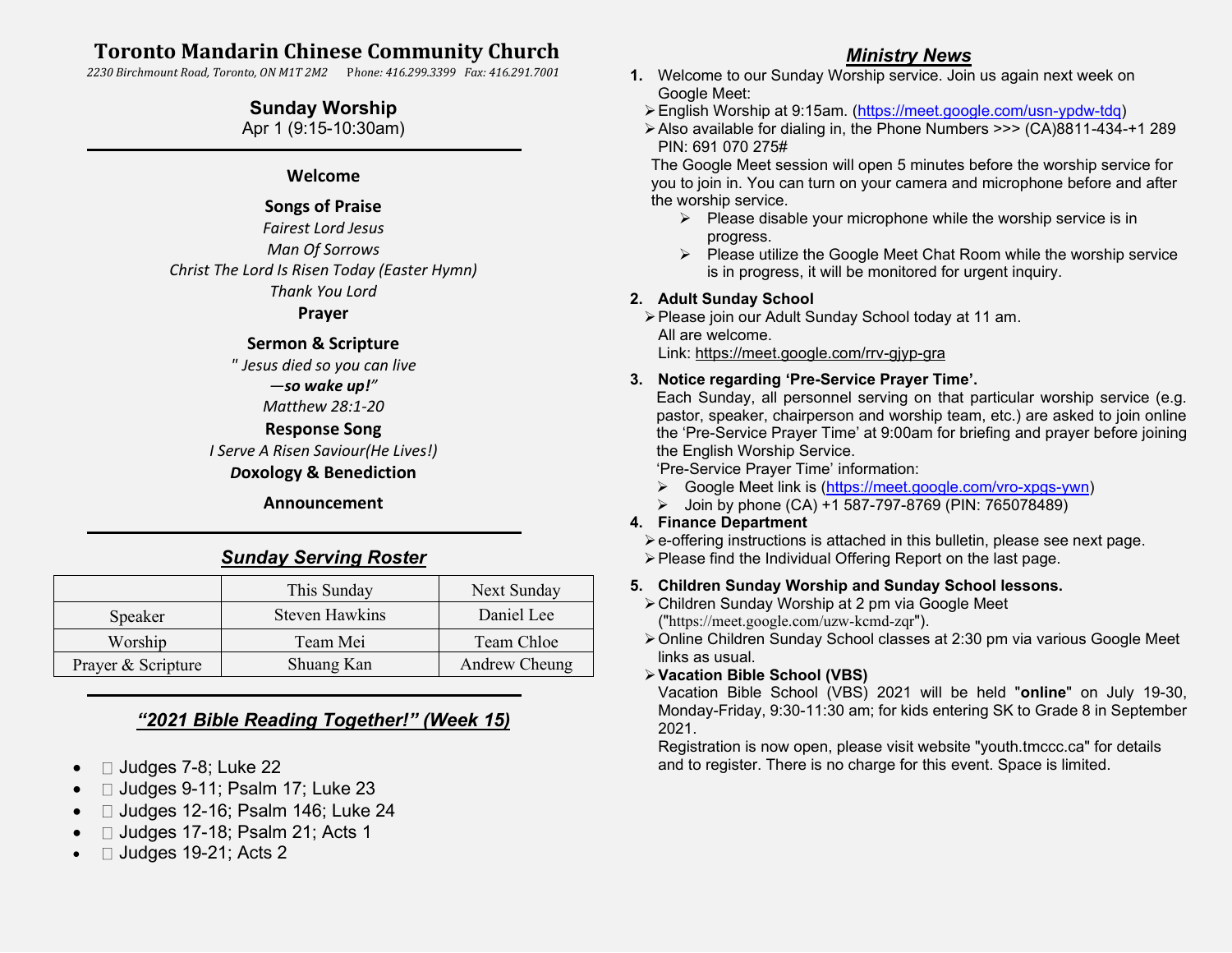## *Last Sunday Attendance*

| English Worship<br>$(09:15-10:30)$ | 45<br>connections | Mandarin Worship<br>$(10:45-12:30)$ | 151<br>connections |
|------------------------------------|-------------------|-------------------------------------|--------------------|
| Children Sunday School             | 18                | Youth Sunday School                 | 15                 |
| English Sunday School              |                   | Mandarin Sunday School              |                    |

*Offering*

| Last Week            | General  | Building          | Mission | Thanksgiving |
|----------------------|----------|-------------------|---------|--------------|
| English<br>Ministry  | 2,200.00 | 0.00 <sub>1</sub> | 900.00  | 200.00       |
| Mandarin<br>Ministry | 6,370.00 | 200.00            | 725.00  | $0.00\,$     |

| 2021                    | Last Sunday<br>received | Weekly<br>target | <b>YTD</b><br>received | <b>YTD</b><br>target |
|-------------------------|-------------------------|------------------|------------------------|----------------------|
| General<br>Fund         | 8,770.00                | 10,464.83        | 87,468.75              | 146,507.62           |
| <b>Building</b><br>Fund | 200.00                  |                  | 13,390.00              | -                    |

## **ACEM News**

Boonprasert & Boon Har Vijitrakul (Thailand)

The 3rd batch of Life Change Class will be commencing on Apr 18. They have trained about 40 mentors in March. All the mentors are ready to walk along side of new believers and those who will attend Life Change Class for the first time. Please pray.

# **Give with Interac E-Transfer**

To make offering by Interac e-Transfer, please do the following: Go to your Online Banking site and click on the link for an Interac e-Transfer.

Set up TMCCC as a Recipient (Contact) for the e-Transfer function. Where you are asked to provide the Recipient's email address, enter offering@tmccc.ca.

Make the e-Transfer, fill in the required information, including the amount of your offering.

In the message field of your transaction request, please indicate: Donor's name (if it is different than your own name), Offering No (without special character  $\#$ ), and Fund(s) you want your offering to go towards. You can split your offering between funds if you so desire. (Example: If your offering is \$100, your note could say – \$50 GF, \$25 BF, and \$25 MF) or any other combination of amounts and funds you would like to designate.

Fund Codes:\* General Fund: (GF) Building Fund: (BF) Missions Fund: (MF) Thanksgiving: (TG)

\* Any offerings made without a fund code will be considered a "General Fund" offering.

Example message field: John Doe, 1234, \$50 GF

You will be notified by Interac's email once the transaction has been processed. Please don't hesitate to contact our church administrator Kirin at KirinChen@tmccc.ca or 416-299-3399 if you have any questions.